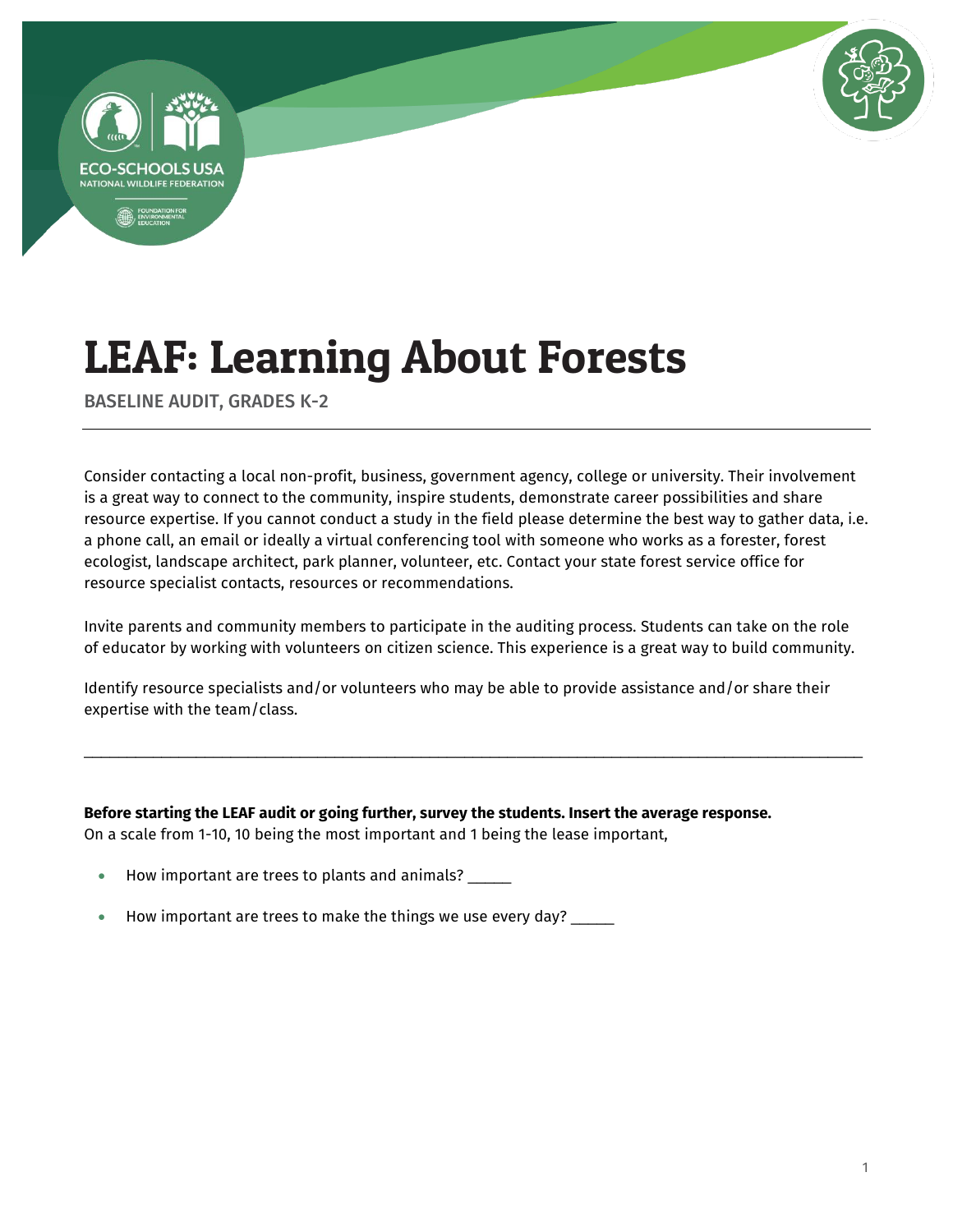

BASELINE AUDIT, GRADES K-2



### TABLE 1. DEFINING THE STUDY SITE

| 1. | What are the GPS coordinates for your study site?<br>Use you smartphone's GPS or go to:<br>https://www.whatsmygps.com to find the<br>coordinates. |                                                                                                                                           |
|----|---------------------------------------------------------------------------------------------------------------------------------------------------|-------------------------------------------------------------------------------------------------------------------------------------------|
| 2. | How many trees are in the forest study site?                                                                                                      | A few (less than 5)<br>Some (between 6 and 12)<br>$\bigcirc$ Many (more than 12)<br>$\bigcirc$ Exact number if known $\rule{1em}{0.15mm}$ |
| 3. | If there are dead trees on the study site, count the<br>number of standing fallen dead trees.                                                     | N/A<br>Standing dead trees (snags)<br>Fallen dead trees (logs)                                                                            |
| 4. | Look at the trees in the study site. Are the trees all<br>the same or do they look different?                                                     | All trees are the same.<br>All trees are different.<br>Some are the same and some are different.                                          |
| 5. | How is land used surrounding the study site?<br>Check all that apply.                                                                             | Neighborhoods<br>Parks/Public Green Space<br><b>Businesses</b><br>Undeveloped Land                                                        |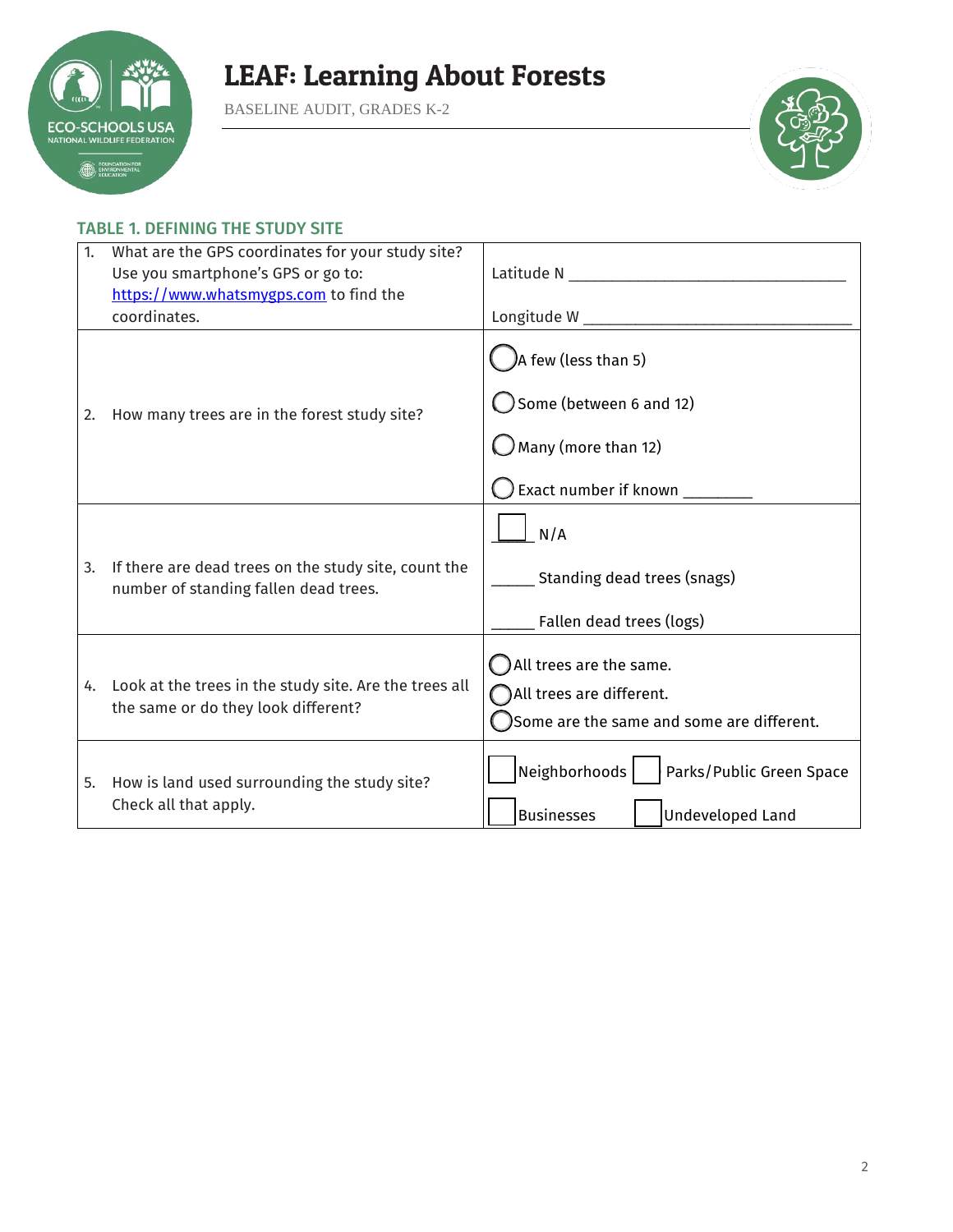

BASELINE AUDIT, GRADES K-2



### CHART 1. TREE SPECIES DATA

Choose 3 trees and complete Chart 1. Some of this data will be needed for Table 6. If needed, refer to the Forest Study Site Measurement Guide for instructions on proper measurement techniques for trees.

| <b>Tree Species</b>         | Deciduous (D) or<br>Evergreen (E) | Age<br><b>Sprout, Seedling,</b><br><b>Mature, or Snag</b> | <b>Tree Height</b><br>in Feet | <b>Tree Diameter</b><br>(DBH) in Inches |
|-----------------------------|-----------------------------------|-----------------------------------------------------------|-------------------------------|-----------------------------------------|
| <b>Example: Sugar Maple</b> | D                                 | <b>Mature</b>                                             | 17                            | 28                                      |
| #1                          |                                   |                                                           |                               |                                         |
| #2                          |                                   |                                                           |                               |                                         |
| #3                          |                                   |                                                           |                               |                                         |

**Think about the following questions as you summarize the information in Table and Chart 1.** 

- 1. Explain how the trees are the same and how the trees observed are different.
- 2. Did students observe patterns in the leaves?
- 3. Is there room to plant more trees?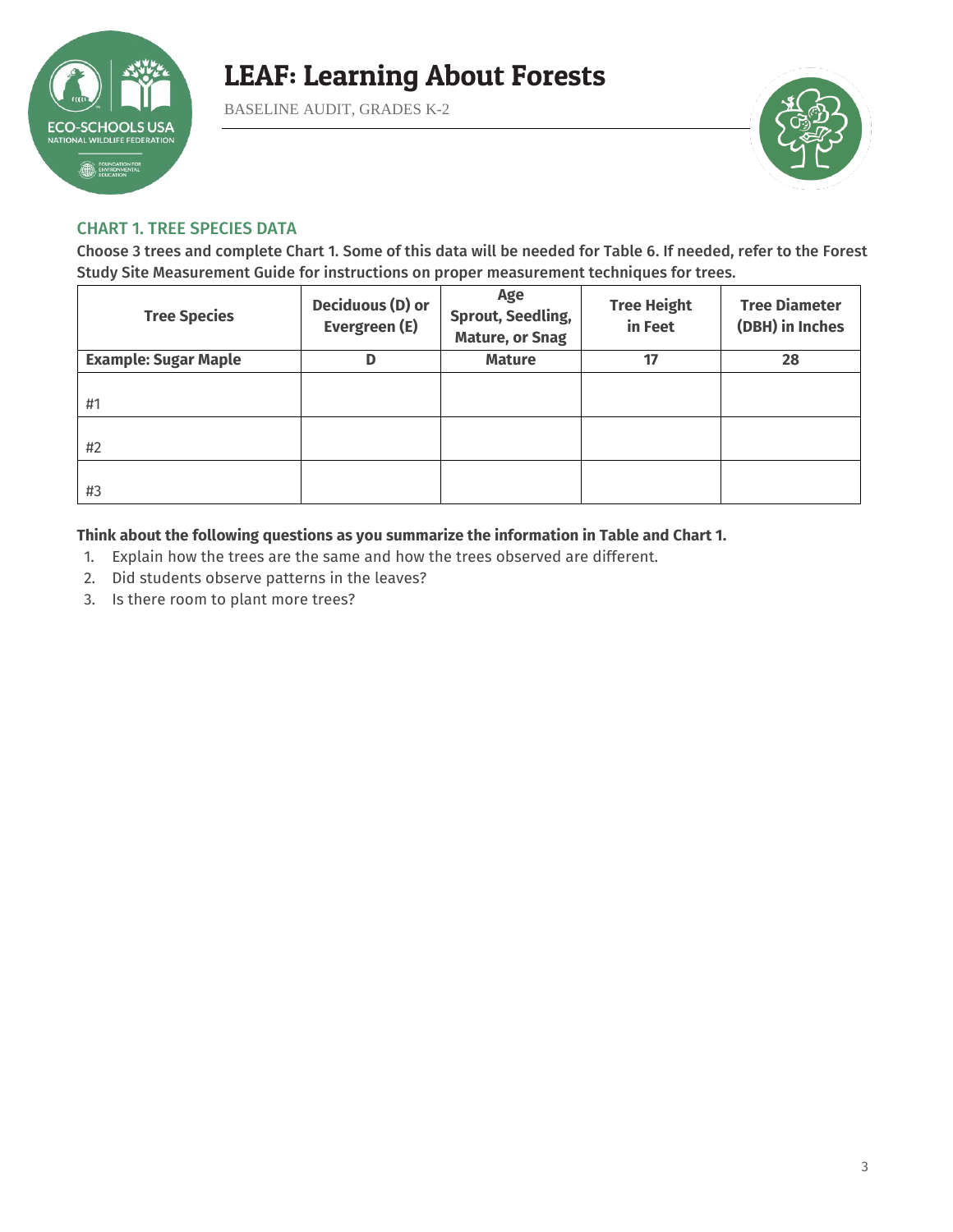

BASELINE AUDIT, GRADES K-2



#### TABLE 2. WEATHER

| 1. | Identify the season during which data is being collected.                                         | Summer ( ) Fall<br>Spring<br>Winter                                                                                                               |
|----|---------------------------------------------------------------------------------------------------|---------------------------------------------------------------------------------------------------------------------------------------------------|
| 2. | What is the temperature at the study site today?                                                  | $\circ$ F                                                                                                                                         |
| 3. | What is the weather like outside at the study site today?                                         | $\Box$ sunny $\Box$ rainy $\Box$ windy<br>$\Box$ cloudy $\Box$ snowy $\Box$ foggy<br>partly sunny/cloudy<br>hazy from pollution or fires<br>other |
| 4. | When the team/class conducts the post-action audit, will the<br>weather be the same or different? | ifferent<br>)Same                                                                                                                                 |

#### **Think about the following question as you summarize the data in Table 2.**

- 1. How do weather conditions impact trees?
- 2. Safety is the number one priority, but if possible, provide students with opportunities to see how trees react to different weather conditions. Also encourage parents to take nature walks, looking for signs of weather impacts on trees.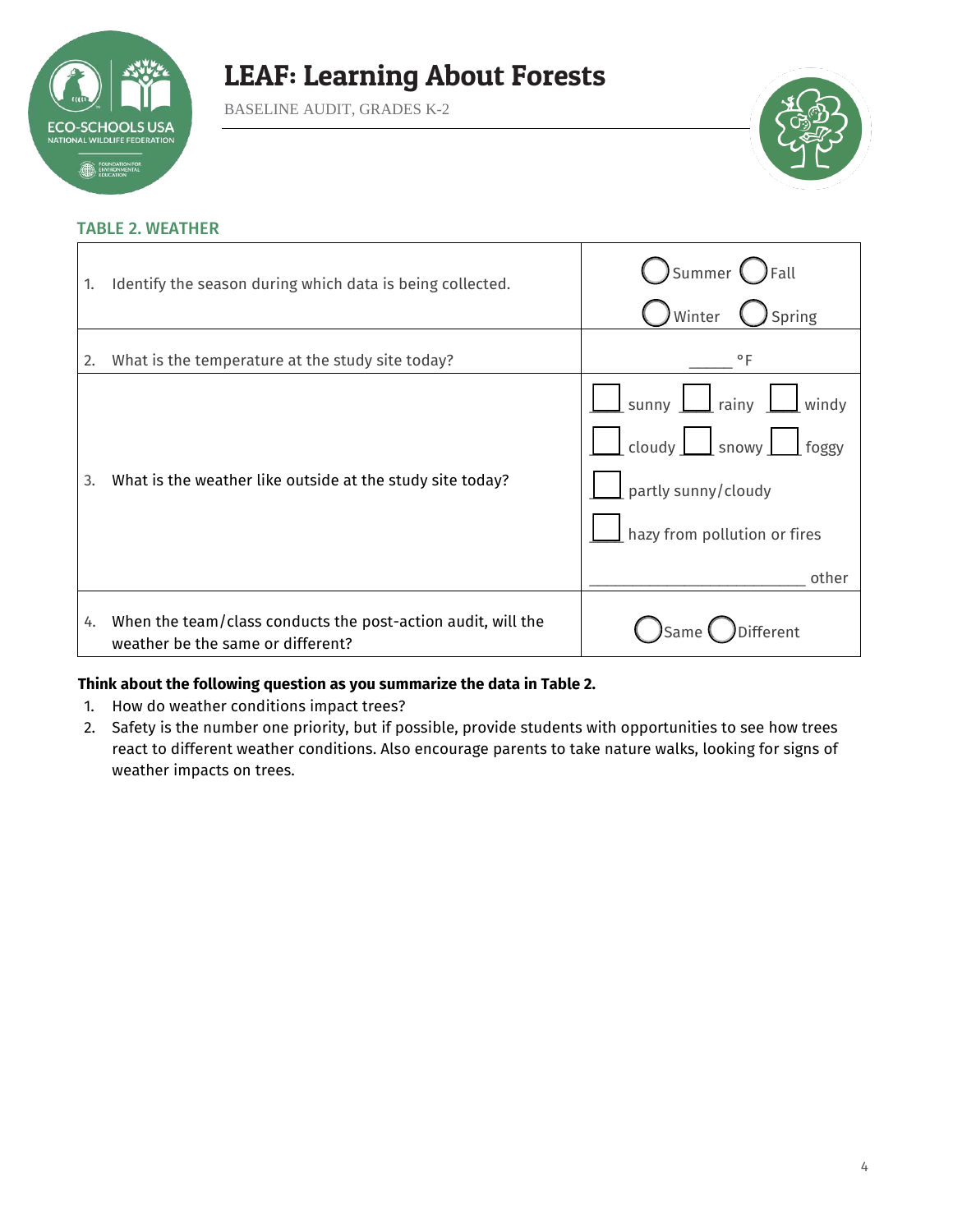

BASELINE AUDIT, GRADES K-2



### TABLE 3. WATER QUALITY

| 1. | Is there a water source within 50 yards of the<br>study site? If yes, conduct the following water<br>quality tests.                                                                                              |                                                                                            |
|----|------------------------------------------------------------------------------------------------------------------------------------------------------------------------------------------------------------------|--------------------------------------------------------------------------------------------|
| 2. | What type of water is observed?<br>*Seasonal pools of water are called vernal pools<br>and are pools of standing water only in the<br>spring. These pools are important nurseries for<br>many amphibian species. | $\_$ seasonal pool*<br>$\_$ permanent pooling water<br>flowing water (stream, creek, etc.) |
| 3. | As a team/class write five words to describe the<br>appearance of the water source.                                                                                                                              |                                                                                            |
| 4. | pH (strips or probe)                                                                                                                                                                                             | Temperature (thermometer or probe)<br>5.                                                   |
|    | Test 1 _______ pH Level                                                                                                                                                                                          | Test 1 ºF                                                                                  |
|    | Test 2 _______ pH Level                                                                                                                                                                                          | Test $2 \_\_\_\$ °F                                                                        |
|    | Test 3 _______ pH Level                                                                                                                                                                                          | Test 3 ºF                                                                                  |
|    | )Neutral (<br>)Basic                                                                                                                                                                                             |                                                                                            |

### **Think about the following questions as you summarize the data in Table 3.**

1. Why is it important to observe and test water quality near tree systems?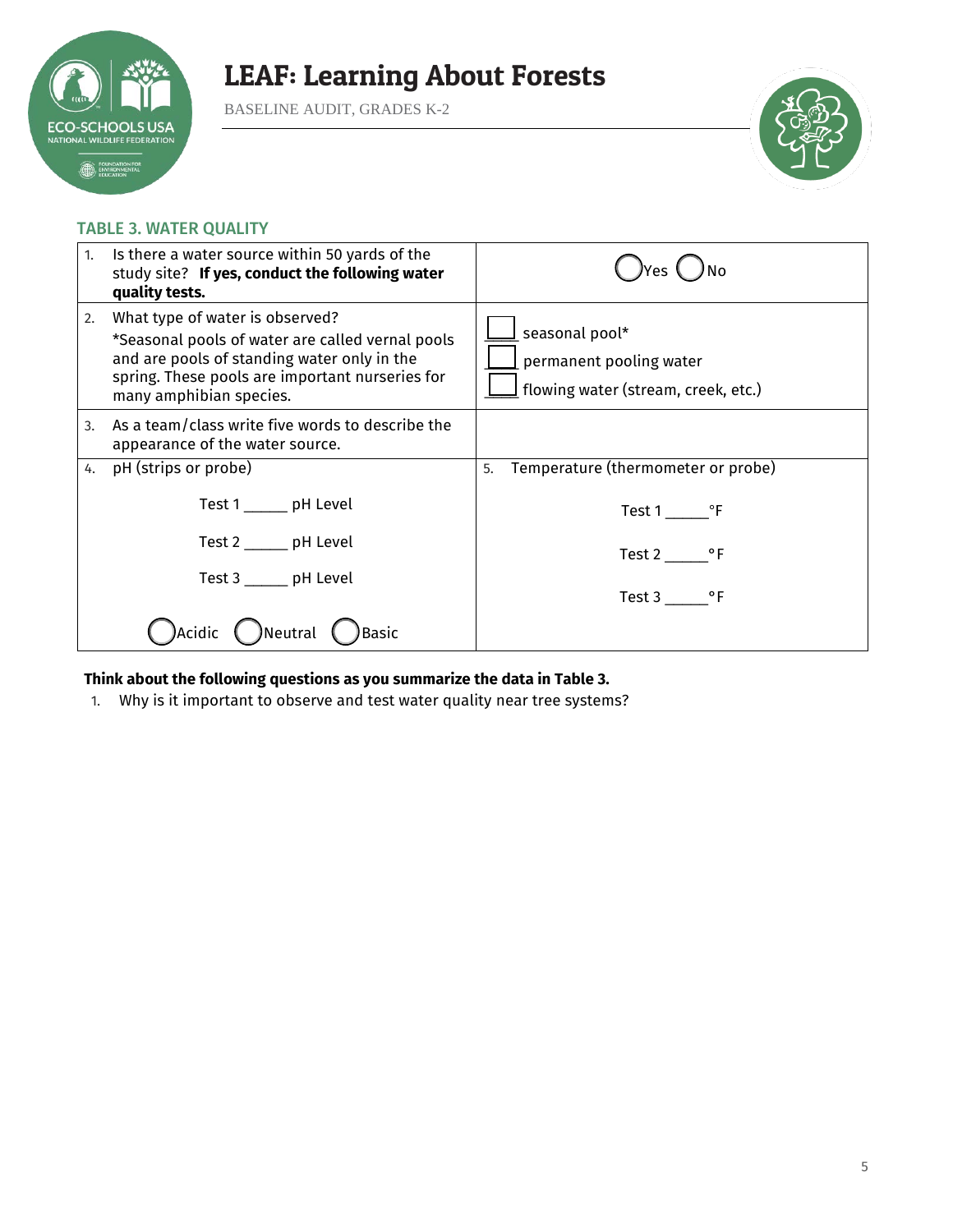

BASELINE AUDIT, GRADES K-2



### TABLE 4. SOIL QUALITY

| Soil Temperature - 10 cm measurement<br>1.<br>$\circ$ F<br>$^{\circ}$ F<br>$\circ$ F                                                                                                                         |               |                                                                                                                                    |
|--------------------------------------------------------------------------------------------------------------------------------------------------------------------------------------------------------------|---------------|------------------------------------------------------------------------------------------------------------------------------------|
| Soil Consistence<br>2.                                                                                                                                                                                       | Soil pH<br>3. |                                                                                                                                    |
| $\vert$ hard $\vert$ $\vert$ loose $\vert$ $\vert$ plastic and sticky<br>firm (in between hard and loose)                                                                                                    |               | Test 1 _______ pH Level<br>Test 2 _______ pH Level<br>Test 3 ______ pH Level<br>$\bigcap$ Acidic $\bigcap$ Neutral $\bigcap$ Basic |
| Use a soil tube to take soil sample. Observe and<br>describe the sample using the senses. Do not taste<br>the soil. Describe how the soil looks, feels and<br>smells. Write five words to describe the soil. |               |                                                                                                                                    |

#### **Think about the following questions as you summarize the data in Table 4.**

- 1. Why is it important to observe and test soil quality around trees?
- 2. Why do trees need soil?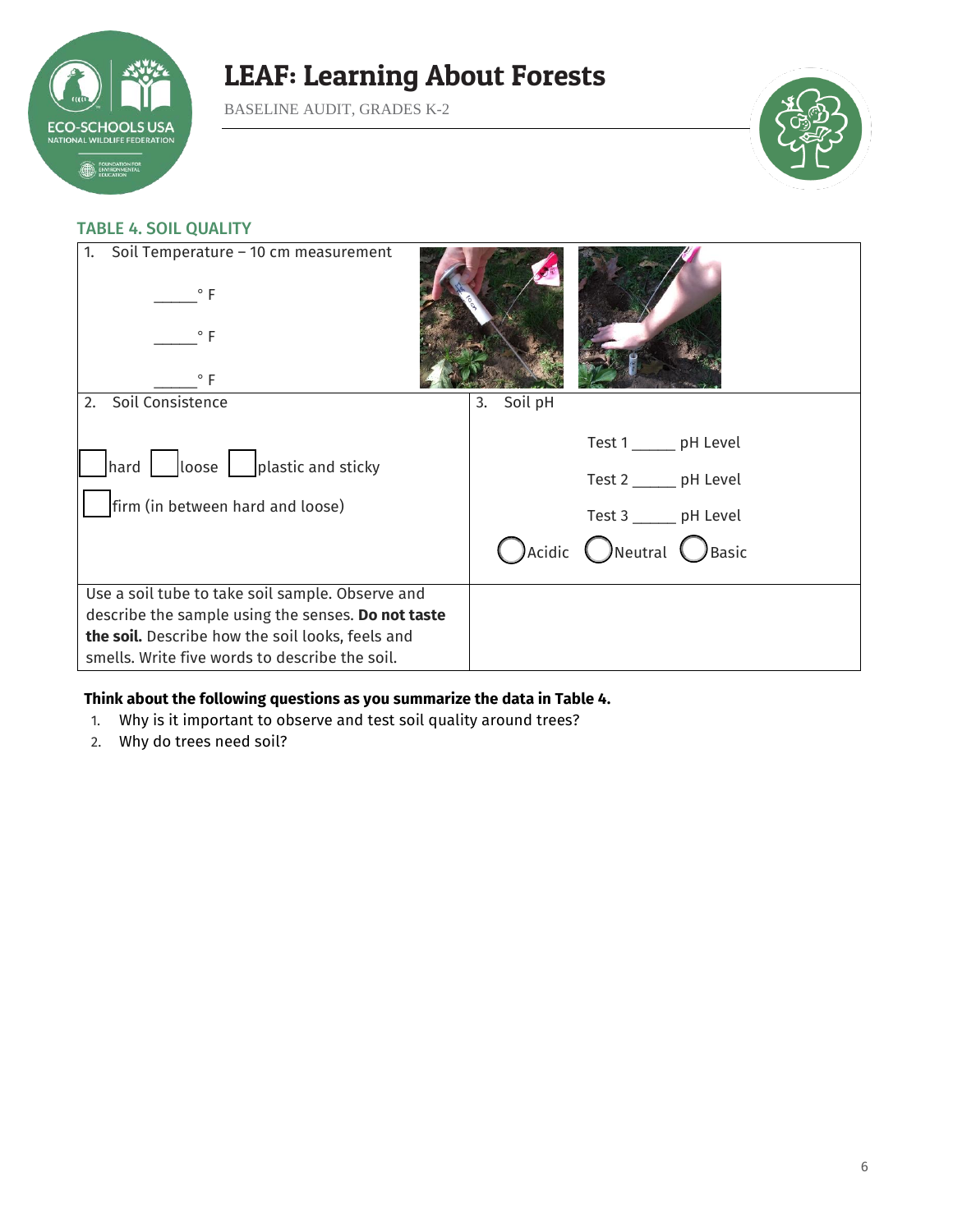

BASELINE AUDIT, GRADES K-2



#### TABLE 5. WILDLIFE - GENERAL

| 1. | Are there animals present at the forest study site?                                                                                               |                                                                                                                                            |
|----|---------------------------------------------------------------------------------------------------------------------------------------------------|--------------------------------------------------------------------------------------------------------------------------------------------|
| 2. | Did students see animals in the following families?<br>Check all that apply, then fill in Chart 2. Wildlife-Animal<br>Observations.               | mammals<br>birds<br>insects<br>reptiles<br>amphibians                                                                                      |
| 3. | Besides the presence of an animal(s) itself, what other evidence<br>did students observe that wildlife were/are present? Check all<br>that apply. | feathers<br>nests<br>scat/poop<br>tracks<br>fur or hair<br>eggs<br>exoskeleton<br>chrysalis or cocoon<br>ground or tree dwellings<br>other |
| 4. | Did students observe other plant types, besides trees, at the<br>study site?                                                                      | Yes                                                                                                                                        |
| 5. | Did students see plants from the following groups? Check all that<br>apply, then fill in Chart 3. Wildlife-Plant Observations.                    | bushes<br>grasses<br>wildflowers<br>ferns<br>other (fungi)<br>mosses                                                                       |

### **Think about the following questions as you summarize the information in Table 5.**

- 1. How do forests/trees support wildlife?
- 2. What are some actions the team/class can take to improve wildlife habitat in the study site?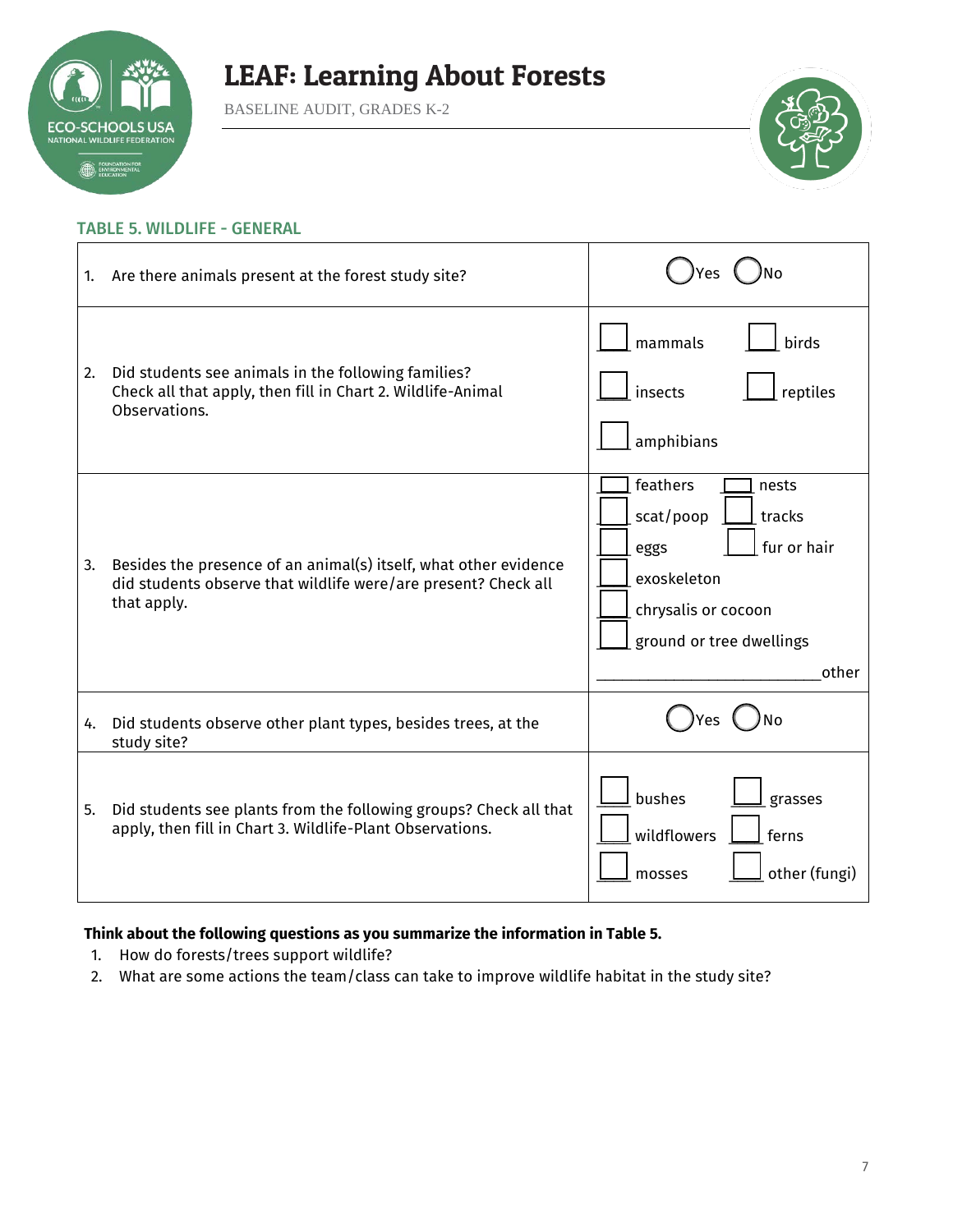

BASELINE AUDIT, GRADES K-2



### TABLE 6. TREE WORTH

Use the *i-Tree MyTree Calculator*, [https://mytree.itreetools.org/#/,](https://mytree.itreetools.org/#/) to collect the data below. Some data will be used as metrics for your school's Eco-Schools USA Dashboard.

Use the information from Chart 1 to begin populating the table below. Next input the requested data into the online calculator at i-T*ree MyTree Calculator*. If you would like to provide data for more trees or you would like to calculate multiple trees for a species, please enter the information into an Excel spreadsheet or other document and submit as evidence when applying for an Eco-Schools award.

| <b>Tree Species</b> | <b>Tree Diameter</b><br>in Inches (in.) | <b>Stormwater Runoff</b><br><b>Avoided in Gallons</b><br>(gal.) | <b>Annual Overall Tree</b><br>Benefit in Dollars (\$) |
|---------------------|-----------------------------------------|-----------------------------------------------------------------|-------------------------------------------------------|
| <b>Example:</b>     | 12                                      | 203                                                             |                                                       |
| <b>Single Maple</b> |                                         |                                                                 | \$2                                                   |
|                     |                                         |                                                                 |                                                       |
|                     |                                         |                                                                 |                                                       |
|                     |                                         |                                                                 |                                                       |
| <b>TOTALS</b>       |                                         |                                                                 |                                                       |

### **Think about the following questions as you summarize the information in Table 6.**

- 1. Did students equate trees to a value other than products, such as paper, furniture, etc.?
- 2. Worth is not always defined by numbers or monetarily. How have trees been valued in cultures native to the area? What spiritual, healing or familial value did/do trees have?
- 3. What are 1-2 local, state or national tree campaigns teams/students can support?